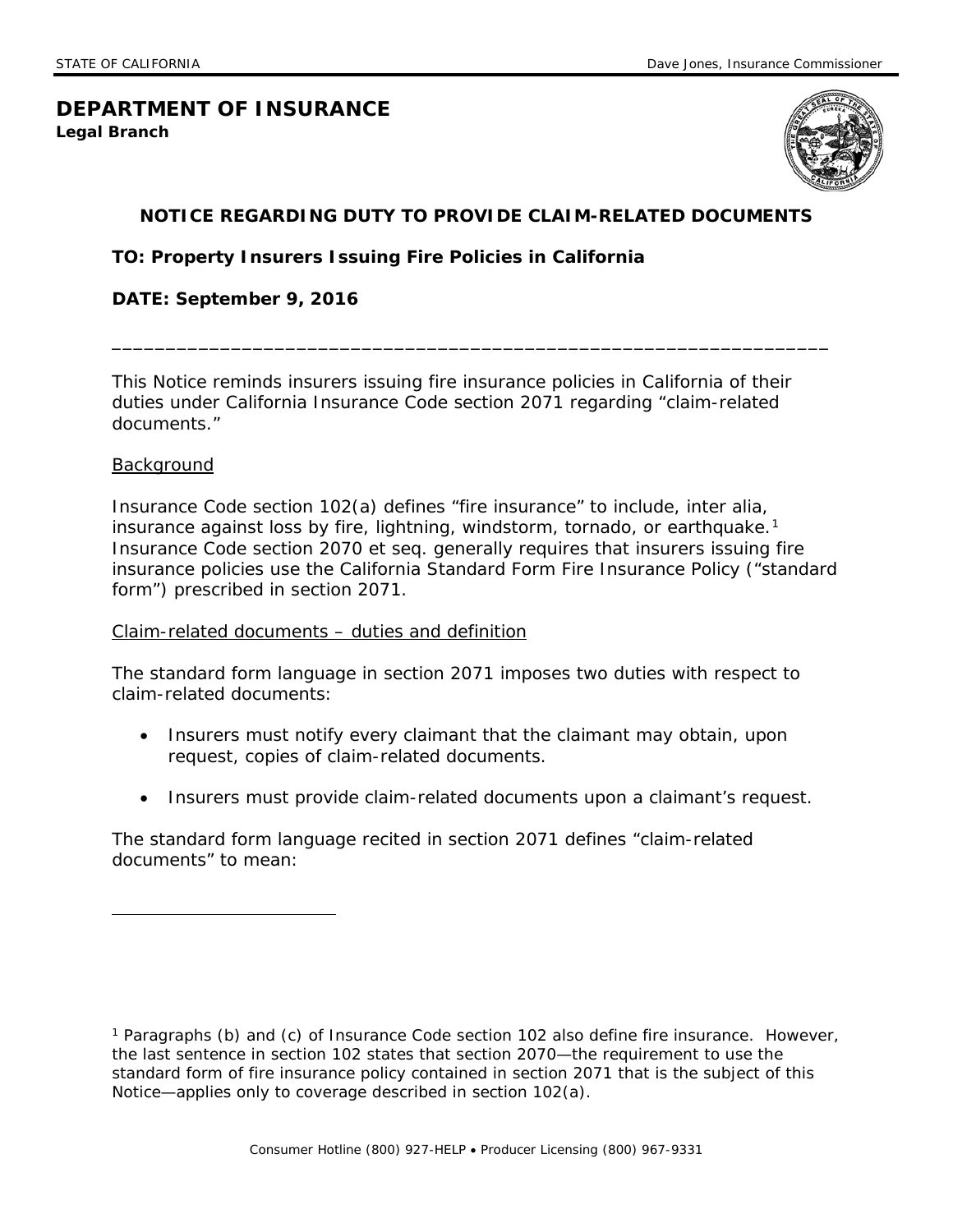[A]ll documents that relate to the evaluation of damages, including, but not limited to, repair and replacement estimates and bids, appraisals, scopes of loss, drawings, plans, reports, third-party findings on the amount of loss, covered damages, and cost of repairs, and all other valuation, measurement, and loss adjustment calculations of the amount of loss, covered damage, and cost of repairs.

 valuation of a claim. Insurers should determine whether a particular document is a The intent behind the requirement that insurers provide claim-related documents is to allow claimants to understand (and potentially contest) the basis for an insurer's claim-related document with this intent in mind.

The standard form language in section 2071 exempts from the duty to provide claim-related documents "[a]ttorney work product and attorney-client privileged documents, and documents that indicate fraud by the insured or that contain medically privileged information."

 favorable to the insured than that contained in such standard form fire insurance policy." The Department takes the position that the above-described duties to essential; and no fire policy lacking such duties would be substantially equivalent to Section 2070 allows the standard form not to be used if "coverage with respect to the peril of fire, when viewed in its entirety, is substantially equivalent to or more notify claimants about claim-related documents and provide those documents are the standard form.

 When must an insurer send the notice of the right to request and obtain claimrelated documents?

 documents after an insured files a claim. Implicitly, an insurer may not delay sending the notice if the delay would prejudice the insured. Conversely, notice sent with the first written communication to a claimant after a claim has been filed, or The standard form language in section 2071 does not specify how soon an insurer must provide an insured with notice of the insured's right to request claim-related with an initial communication of a damage valuation amount, would comply with the spirit of the law.

## When must an insurer provide claim-related documents?

 claimant with copies of all claim-related documents that are not exempt (e.g. The standard form language in section 2071 requires that insurers provide a privileged) *within 15 calendar days* after receiving a request from an insured for such documents.